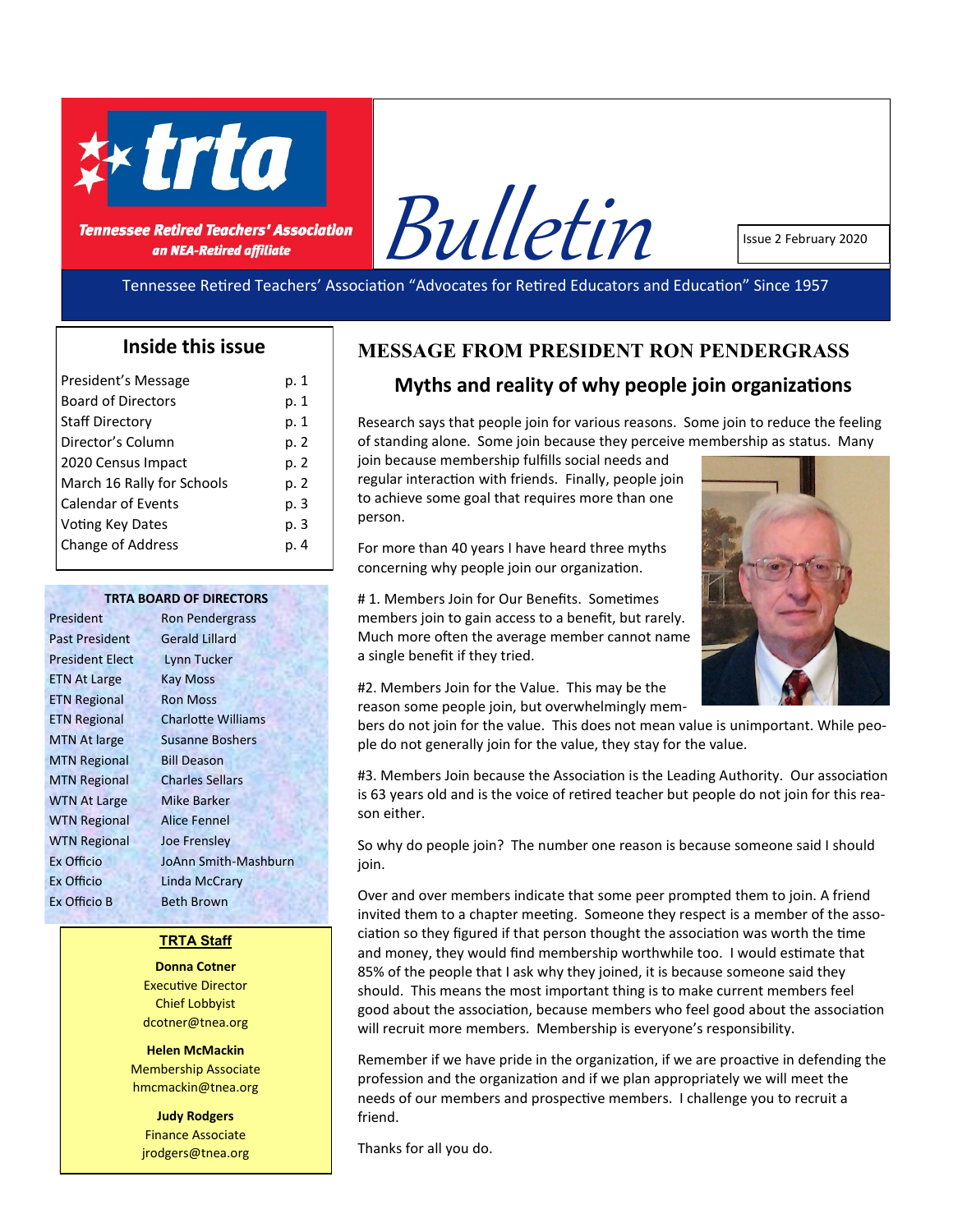# *Executive Director's Column:* **DONNA COTNER**

As we begin a new year and a new decade, I want to express my sincere appreciation to each of you for your membership in the Tennessee Retired Teachers Association. TRTA is the vehicle through which we address the economic, social and professional interests of retired teachers. Additionally, I want to give special recognition to the legion of volunteers who serve as officers, board members. committee members/ chairpersons, promoters of membership recruitment/retention and other advocate positions. Your work on the local, state and national level are the impetus for change that enhance the quality of life for all retired teachers...a tremendous "thank you" for showing up, speaking out and working for our shared goals!

The month of January was named for the god Janus who had two heads-one to look at the past and one to look to the future. Let us take a moment to look at TRTA's sixty-two- year history. TRTA was instrumental in combining various retirement systems in the state and the formation of the Tennessee Consolidated Retirement System (TCRS). Since its formation, TCRS has been fiscally sound and is recognized nationally for its being actuarially sound and well managed. Retirement benefits have been enhanced by allowing accumulated sick leave to count toward retirement credit, restricted military service counts toward retirement credit, and the inclusion of compound cost-of-living increases based on the consumer price index. TRTA works with the TN Legislature for funding to support these and other initiatives. Retired teachers who are on Medicare can purchase Medicare Supplement Insurance (Medigap) through the State of Tennessee Insurance Plan which is administered by POMCO. The premium is reduced for certain intervals of experience for teaching in Tennessee Public Schools. There is reduced-tuition discount at public institutions of higher learning for children/grandchildren dependents of retired teachers. TRTA lobbies for all these benefits which require funding by the Tennessee Legislature on an annual basis. Looking to the future, TRTA will continue to work to maintain and enhance the current benefits for retired teachers through lobbying and working with various governmental entities.

On a national level, TRTA works with and supports NEA-R in addressing issues critical to retired teachers. This includes legislation that requires Medicare to negotiate lower prices and caps annual out-of-pocket spending for Medicare beneficiaries. The savings from these provisions should be used to expand Medicare coverage to include hearing, dental and vision. "Lower Drug Prices Act, HR#3 passed the House and is pending in the Senate.

**Alert**: Senate Bill S.2733 misleadingly called the "TRUST ACT" would create a panel that would meet **outside of public view and create "fast track" plans** to make changes in Social Security and Medicare. This bill must be stopped!

Social Security and Medicare benefits are critical to all Americans. National reports on retirement security revealed the following startling statistics:

- 40.2% of Older Americans rely solely on Social Security for retirement income
- Only 6.8 % of retirees have income from three sources: Social Security, Pension and Savings Social Security kept more that 7.5 million households out of poverty, reduced public assistance costs by \$10 Billion
- Pensions kept nearly one million retirees out of poverty. Reduced public assistance costs by \$4 billion.

The conclusion drawn from the reports is that Social Security has a pivotal role to play in preventing poverty in the elderly.

Our history as retired teachers was built on the dedication and efforts of former retirees working on a local, state and national level. Let us be good stewards of our legacy and provide for current and future retirees through a sound and effective TRTA!

#### **Shaping the Future of Federal Funding through the 2020 Census**

The Federal Government will distribute billions of dollars during the next ten years based on a single factor…the results of the 2020 Census. This census is critical for funding schools and supporting students and educators as the results will determine the moneys schools receive each year for the next ten years for salaries for teachers in federally funded positions, special education, Head Start, teacher training, technology for the classroom, after school programs, school lunch assistance and more. Additionally, funding for community services that influence children's readiness for learning such as nutrition and health programs will be affected. Unfortunately, children under the age of five are difficult to count for several reasons. The Census Bureau estimated that one million children in this age bracket were not counted in the 2010 census and these funds were not distributed equitably for the decade.

The Census Bureau needs workers for this endeavor! Workers will be paid an hourly rate based on the county of residence and reimbursed for mileage. The online job application can be completed at [www.2020census.gov/jobs.](http://www.2020census.gov/jobs) This is an opportunity for you to earn additional income as you set your own work schedule. Help shape the future by working to assure an accurate and complete count in the 2020 Census.

#### **RALLY FOR OUR SCHOOLS: March 16, 2020**



Tennessee is known as a national leader in K-12 improvement.

Tennessee ranks 45<sup>th</sup> for funding per student; we are behind all states in the South except Mississippi.

Tennessee teachers spend on average \$500 per year from their own pockets for classroom

supplies.Tennessee gets the most value for updies.<br>Here ational average in 4<sup>th</sup> and 8<sup>th</sup> every education dollar as TN is at the national average in 4<sup>th</sup> and 8<sup>th</sup> grade math and reading scores, top-half of states for average ACT<br>scores of the 20 states that require ACT, rank 8<sup>th</sup> for on-time graduation and  $5<sup>m</sup>$  nationally for black students.

Tennessee schools accomplish national level outcomes; we deserve national level funding!

Come to Nashville on Monday, March 16 NOON, and join with TEA and other supporters of Public Education to convince Legislators of the seriousness of the funding crisis and the wide-based support for increasing funding for public education!

To register for the Rally, text "RALLY" to 84693 or to register on- line go to [www.teateachers.org/rally;](http://www.teateachers.org/rally) scroll down below the map and complete the contact information; under "additional information …I am click "retired educator" then click "RSVP TODAY" to send your registration.

Please join the Rally and Stand for Public Education. It's Affordable. It's Right. It's Time to fund TN Schools!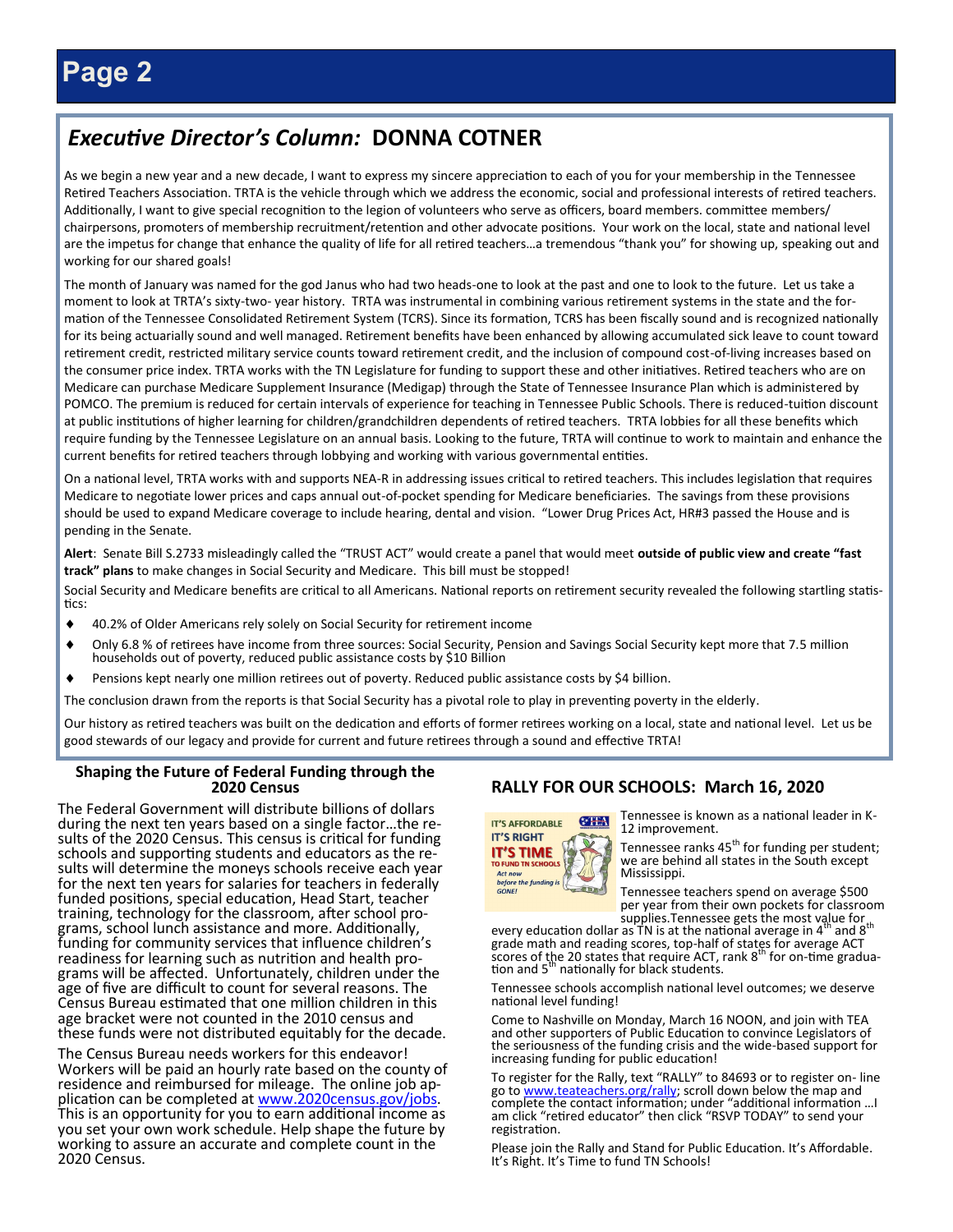# **Page 3**

#### **CALENDAR OF EVENTS March 2020 9** WTN regional workshop First Baptist Jackson TN **16** MTN regional workshop TEA Building Nashville TN **23** ETN regional workshop Fountain City UMC Knoxville **April 2020 1** Deadline to report change in 2020-21 local dues to TRTA **2** Deadline to submit New Business Items for TRTA RA **3** TRTA RA delegate allocation numbers mailed to Presidents **May 2020 1** Deadline to submit Necrology reports to TRTA **8** Deadline to submit TRTA RA delegate names **June 2020 9** TRTA RA Embassy Suites, Murfreesboro, TN **2-10** NEA-Retired & NEA Representative Assemblies **30 Deadline to submit Local Officers and Committee Chairs for 2020-21 July 2020 31** Deadline to submit to TRTA 2020-21 •**Marked Membership Rosters** •**New Member forms**  •**Drop List**  •**Payments**

## **VOTING: A RIGHT AND A RESPONSIBILITY**

In 1919 Congress approved the suffrage amendment to the U.S. Constitution, granting women the right to vote. Congress then sent the amendment to the states for ratification; this would require a positive vote by three-fourths of the 48 states. Tennessee Governor Albert H. Rhodes called a special session of the state Legislature for August 1920. Due to ratification votes in other states, by August 1, the debate over the right of women to vote in the November 1920 elections would be determined by the Tennessee Legislators. The resolution passed the Senate and went to the House leading to what was called the "War of the Roses". On August 18, by a single vote by the youngest member of the House, Harry Burn of McMinn County, the resolution passed. The Nineteenth Amendment to the U.S. Constitution became effective on August 26, 1920, and Tennessee is celebrating the one-hundredth anniversary of this vote this year! This was a hard-won victory ---won by determination over several decades of commitment, work and sacrifice!

Voting is a privilege and civic responsibility. Make your voice heard by voting in the upcoming elections as outlined below:

## **GET OUT THE VOTE: KEY DATES FOR THE 2020 ELECTION CYCLE**

|                                  | Tuesday, March 3, 2020 Super Tuesday Presidential Primary and State/County Primary |
|----------------------------------|------------------------------------------------------------------------------------|
| Voter Registration Deadline      | Monday, February 3, 2020                                                           |
| <b>Early Voting Period</b>       | Wednesday, February 12-Tuesday, February 25, 2020                                  |
| Absentee Ballot Request Deadline | Tuesday, February 25, 2020                                                         |
| Thursday, August 6, 2020         |                                                                                    |
| Voter Registration Deadline      | Tuesday, July 7, 2020                                                              |

Absentee Ballot Request Deadline Thursday, July 30, 2020

# Early Voting Period **Friday, July 17-Saturday, August 1. 2020**

|                                    | Tuesday, November 3, 2020 State/Federal General Elections         |
|------------------------------------|-------------------------------------------------------------------|
| <b>Qualifying Deadline</b>         | Thursday, April 2, 2020 12:00 noon (For offices on August Ballot) |
| <b>Voter Registration Deadline</b> | Monday, October 5, 2020                                           |
| <b>Early Voting Period</b>         | Wednesday, October 14-Thursday, October 29, 2020                  |
| Absentee Ballot Request Deadline   | Tuesday, October 27, 2020                                         |

These dates are for state and federal elections. Check with your local election commission for dates for local elections.